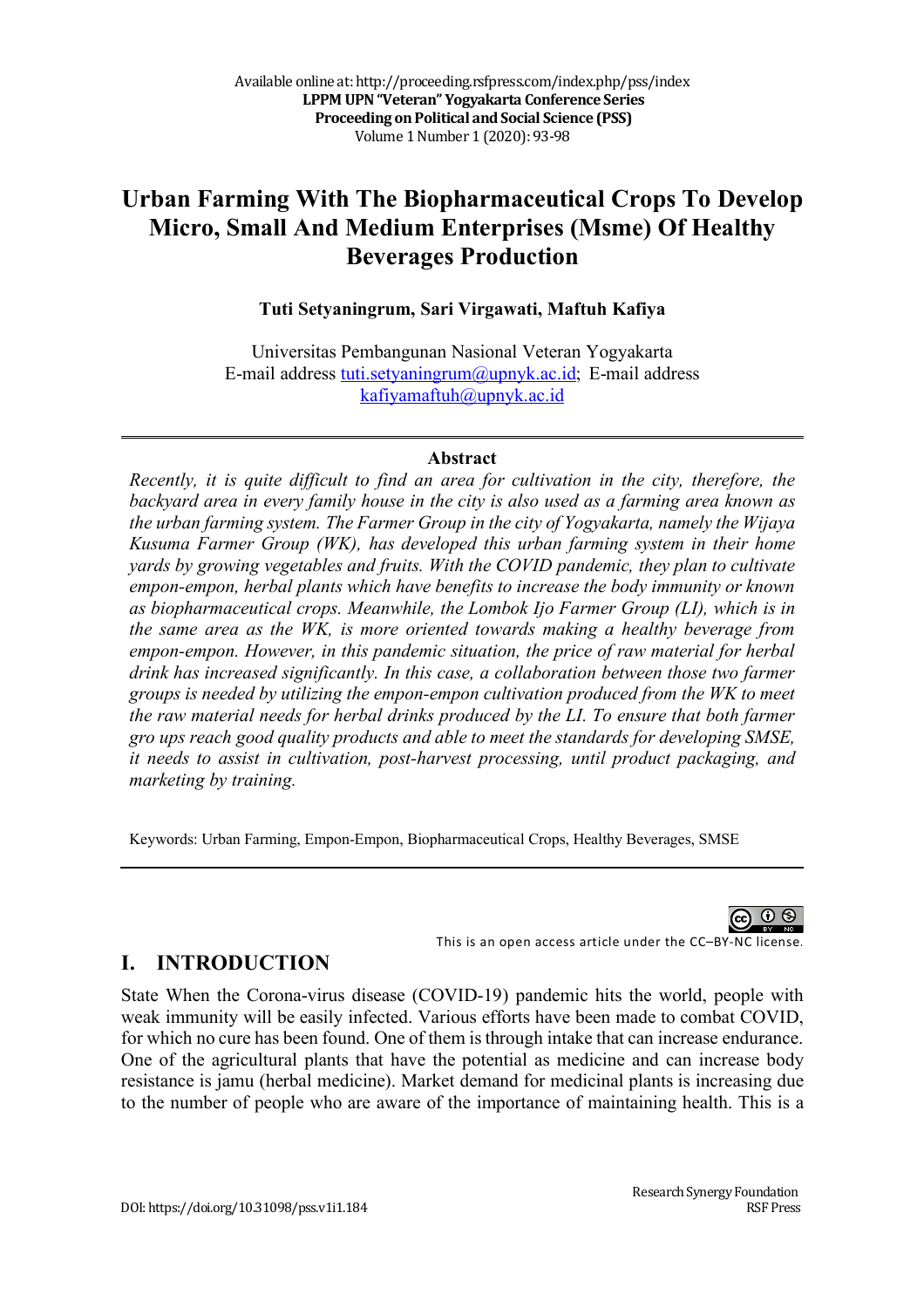great opportunity to increase the production of empon-empon (medicinal plants) with the quality desired by the market.

However, with the decreasing of farming area, it is quite difficult to develop the cultivation of these herbal plants, therefore, the backyard area in every family house in the city is also used as a farming area known as the urban farming system. The Farmer Group in the city of Yogyakarta, namely the Wijaya Kusuma Farmer Group (WK), has developed this urban farming system in their home yards by growing vegetables and fruits. With this COVID pandemic, they plan to cultivate empon-empon. Meanwhile, the Lombok Ijo Farmer Group (LI), which is in the same area as the WK, is more oriented towards making herbal beverage products. However, with this COVID, the price of raw material for herbal drinks has increased significantly. In this case, a collaboration between those two farmer groups is needed by utilizing the empon-empon cultivation produced from the WK to meet the raw material needs for herbal drinks produced by the LI. Therefore, they can have a high selling value and improve their family economy as well.

Cultivation of herbal plants must be carried out by Good Agricultural Practices (GAP) so that the quality of empon-empon products can be absorbed by the market with good selling value. The processing of herbal drinks must also be done properly by Good Manufacturing Practice (GMP).

It needs to assist in cultivation, post-harvest processing, until product packaging, and marketing, to ensure that both farmer groups reach good quality products and able to sustain their productivity to meet the standards for developing SMSE

# **II. LITERATURE REVIEW**

The productive crops are needed for consumption and it is also to improve the environment from oxygen provisioning, an antidote to air pollution, and to improve soil conditions. The use of the yard for horticultural crops (vegetables, fruits, and ornamental plants), spices medicines, herbs, etc. can benefit the owners of the yard particularly and the general public (Indrawati, 2017). The plots in each urban household are generally narrow land to crop the plant. However, there are many ways to optimize the narrow land through urban farming (Wachdijono, et. al., 2019).

Urban agriculture offers an alternative land use for integrating multiple functions in densely populated areas. While urban agriculture has historically been an important element of cities in many developing countries, recent concerns about economic and food security have resulted in a growing movement to produce food in cities of developed countries (Lovell, 2010). The activities of urban farming, in general, has a very important because it is needed in support of food security with the availability of adequate food. The main issue is producing high-quality agricultural products in densely populated areas and environmental pollution (Cahya, 2016).

The development of sustainable agriculture seeks to achieve sustainability of agricultural production, rural economic sustainability, and environmental sustainability in the long term) (Li, 2009). Irwan, et.al (2018), states the production of the yard has a function to help the economy of the family and from the yard can produce some products to sold and become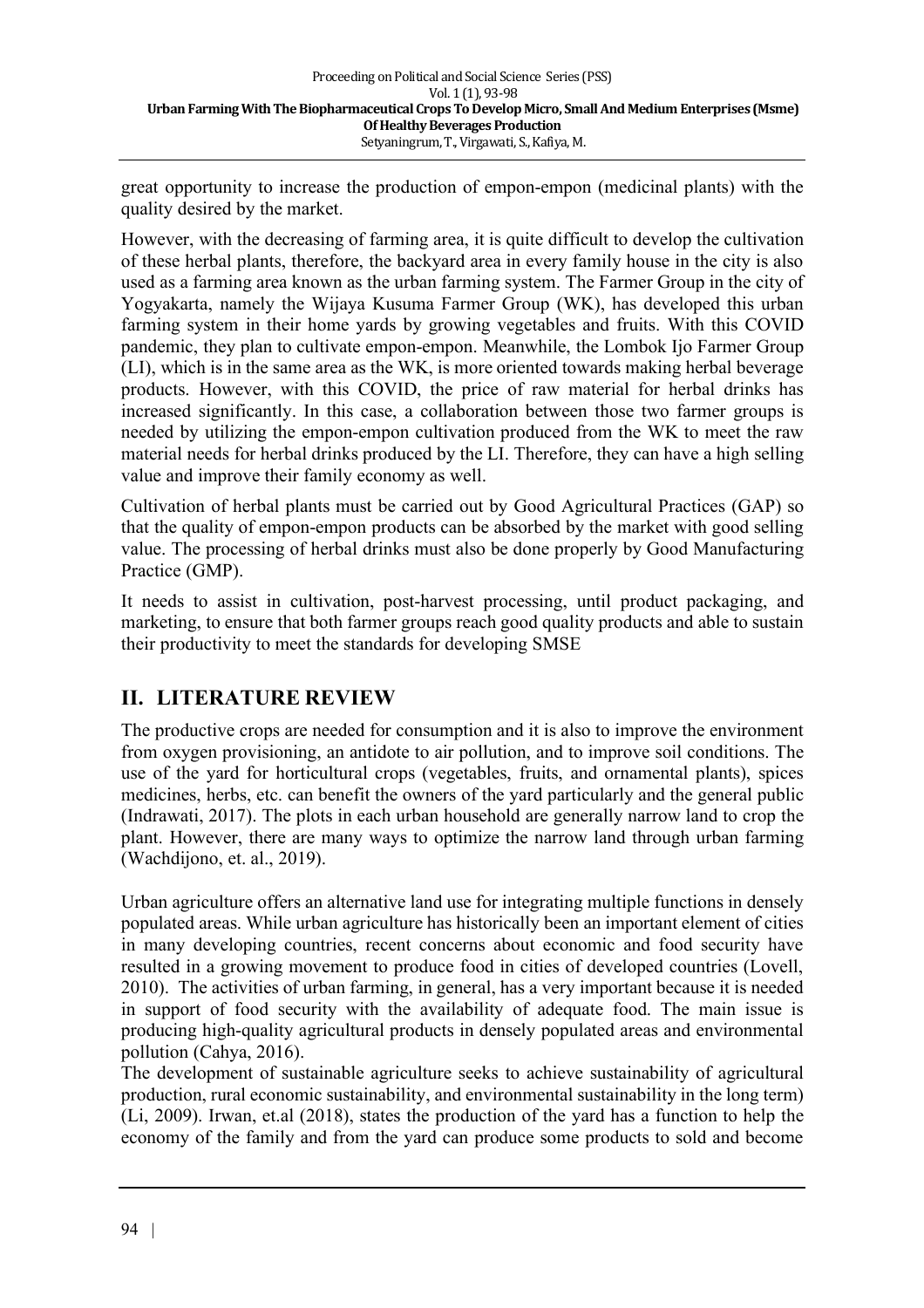business at home. Utilization of 'pekarangan' will develop a productive landscape to support food production for household and social interaction facilities with neighbors. The optimization of yards is not only for individuals from one family but in groups with people around at home.

Nurhayati and Swastika (2011), states that the existence of groups farmers is very important in the community, not only in the independence of food but also independence of health through the development of medical/ herbal plants. Herbal plants are not only to be medicine but used as functional foods that can maintain stamina for the body (Hariyani, 2020). Functional food is a food product that provides health and prevents disease. Herbal plants such as ginger, turmeric, aloe vera, kencur, and other herbal plants are functional food (Harijono and Sriherfyana, 2016).

Cultivation of herbal plants must be carried out with the guidance of Good Agricultural Practices (GAP), so the quality of herbal plans can be a good product. Also, the handling and processing of herbal plants must be properly with the guidance of Good Manufacturing Practices (GMP) (Iftitah and Haryono, 2008).

Small companies tend to be vulnerable during an economic crisis, in part because they have fewer resources with which to adapt to a changing context. The ITC COVID-19 Business Impact Survey gathered evidence on how the pandemic affected 4,467 companies in 132 countries (ITC, 2020).

#### **III. RESEARCH METHODOLOGY**

The objectives of urban farming socialization are Farmer Group of Wijaya Kusuma (RW 05) and Farmer Group Lombok Ijo (RW 04) Demangan village, District of Gondokusuman in July 2020. The target of this activity are members of both farmer group respectively 20 people/group. Activity methods are lectures, discussions, and training of cultivation and postharvest handling and processing of herbal plants.

# **IV. FINDING AND DISCUSSION**

Demangan village Gondokusuman district is located in the northeast of Yogyakarta city. Urban farming in Demangan village was applied by the Wijaya Kusuma farmer group and Lombok Ijo farmer group. Both have various kinds of herbs and vegetables that are planted. They optimized the small land in their area to create a garden in the middle of the urban area. The market demand for herbal plants was increased due to the COVID-19 pandemic. This is a great opportunity to increase the production and quality of the product that was required based on market needs. Most of the participants stated that the cultivation of herbal plants, especially red ginger that had been planted in their garden had bad quality, many leaves but small tubers. Therefore, they need training and assistance in the cultivation of herbal plants.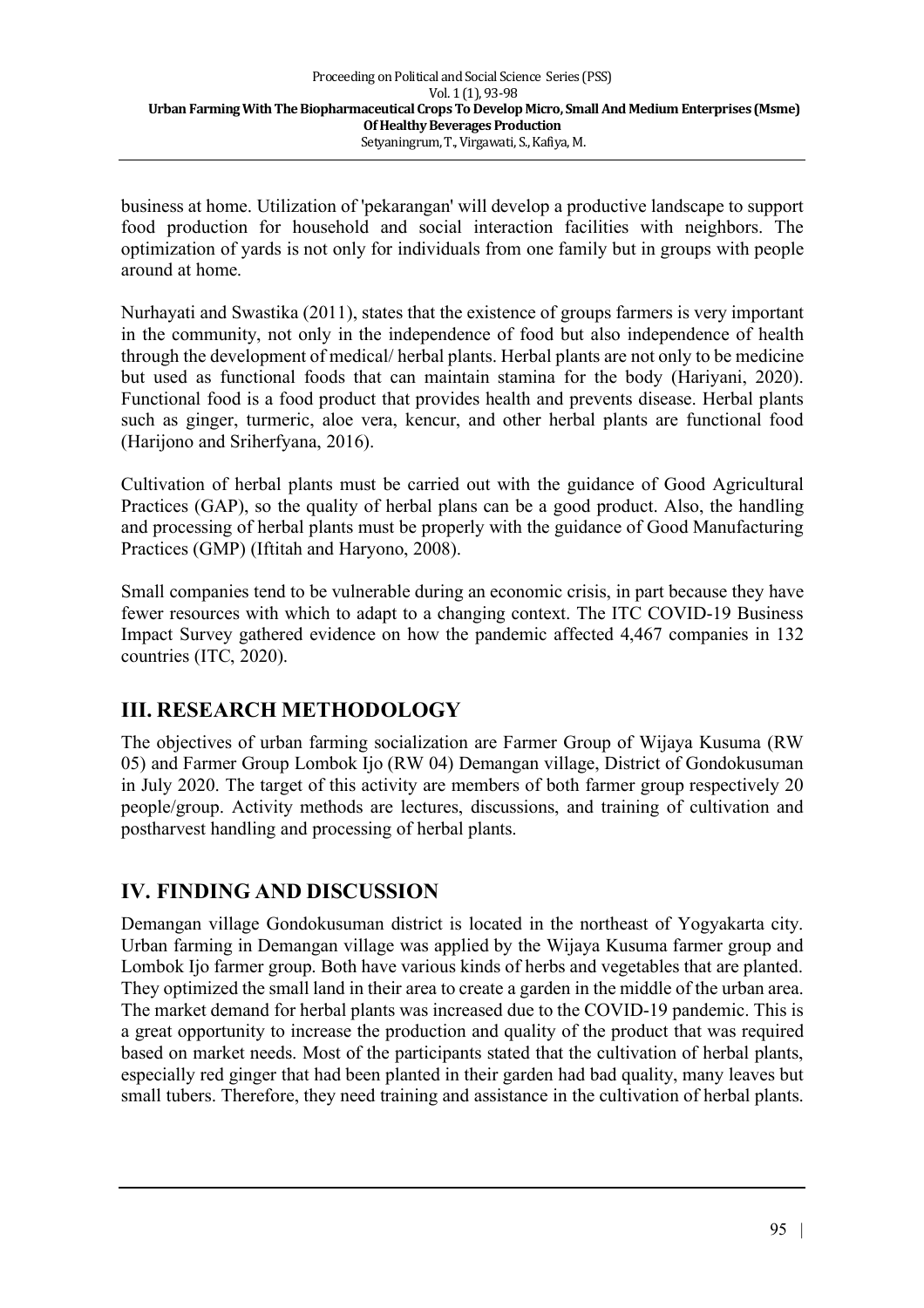Socialization activity held on the team from Faculty of Agriculture UPN "Veteran" Yogyakarta consist of counseling activities about benefits of crops herbal plants, how to cultivate herbal plants in the narrow yard and processing practices herbal plants have 4 steps. The first activity was a lecture with the topic of is the benefits of herbal plants for the body which used as a guard against immunity to defeat the coronavirus. The lecture was held 2 hours inside room meeting of Demangan village using strict health protocols; using masks, face shields, and social distancing during the event. The participants were very enthusiastic and very interested in cultivating herbal plants. The stadium general was given to the Wijaya Kusuma farmer group and Lombok Ijo farmer group. Discussion sessions were also to understanding participants about the topic





Figure 1. Lectures And Discussion About The Function Of Crops Herbal Plants

The second activity is workshop or training cultivation red ginger in the garden of the Wijaya Kusuma farmer group. This one-day workshop taught members of the Wijaya Kusuma farmer group to plant red ginger using polybags with the Trichoderma as a biological agent to reduce the risk of infection. Participants were also taught about Good Agriculture Practices (GAP) for ginger.



Figure 2. Training cultivation red ginger with Trichoderma as a bio-agent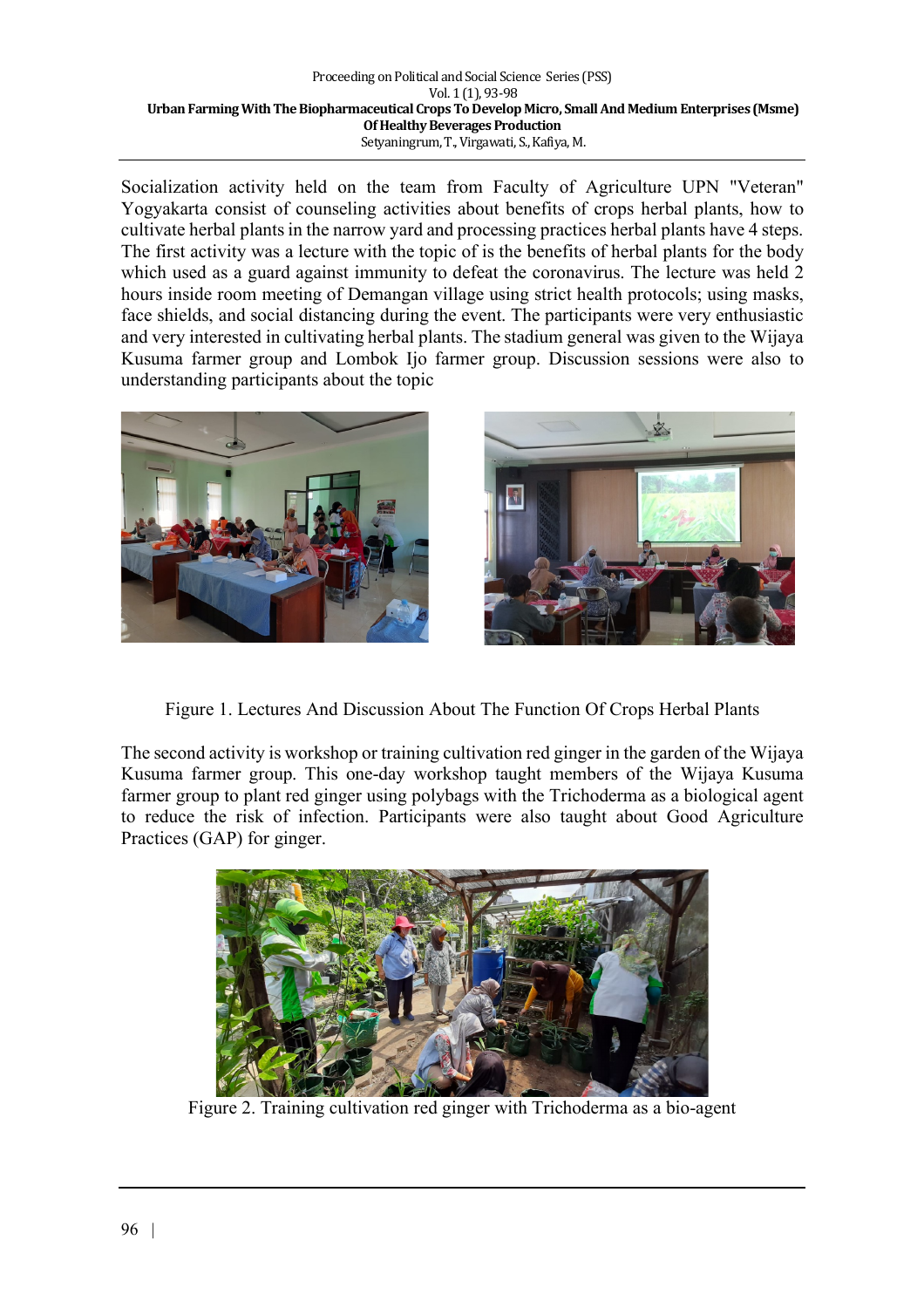For maintenance pest and disease management ginger need to observe by regular. Sanitize tools, especially if used in handling infected plants, and keep animals away from the ginger plits. The third activity is care assistance which is carried out once a week. Assistance activities not only carry out maintenance but also discussion about plant media, watering, adding fertilizer, etc. this periodic mentoring activity is very good for controlling and evaluating the activities of the participants.



Figure 3. Discuss maintenance red ginger plant

The fourth activity was a workshop on post-harvest handling and processing of herbal plants conducted at the Lombok Ijo farmer group. Previously, the Lombok Ijo farmer group had made instant ginger by routine processing. But, after pandemic COVID-19, the productionintent ginger was stopped. Trisilawati, et.al (2020), states that jamu is an Indonesian herbal medicinal product, as part of the traditional natural health care of Indonesia's national cultural heritage. Jamu raw material consists of a single preparation or combination of several types of nutritious medicinal plants, collected from nature and cultivated by farmers. In this workshop, participants were taught how to make an instant ginger drink with red ginger as the raw material. Meanwhile, the additional ingredients that are given to strengthen the taste, there are lemongrass, fennel, cardamom, second, cloves, and sugar for easier the crystallization process.

# **V. CONCLUSION AND FURTHER RESEARCH**

Socialization activities are carried out 4 stages, lectures, herbal plant cultivation workshops, herbal plant cultivation assistance, and instant herbal processing workshop. The four stages of these activities are aimed at adding added value to each farmer group in Demangan village. The hope is that the Wijaya Kusuma farmer group can collaborate with the Lombok Ijo farmer group by becoming a supplier of raw materials for an herbal instant drink made by the Lombok Ijo farmer group. So sustainable agriculture in Demangan village will be held.

#### **REFERENCES**